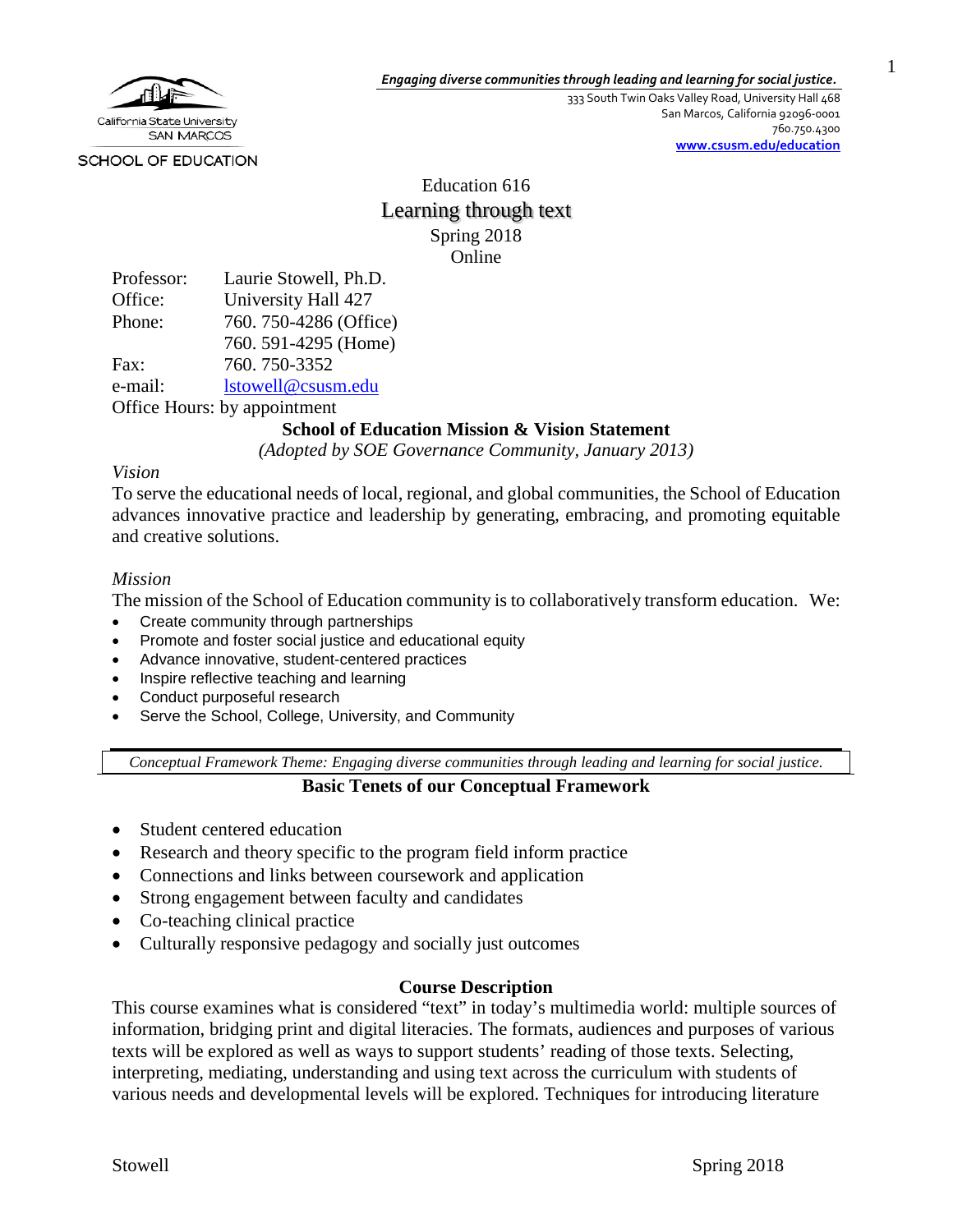

texts to students, finding ways to deepen and broaden student's understanding of literature texts, and extend student's interest in literature are included.

# *Course Prerequisites*

Admission to the SOE Masters of Education Program

### **Course Objectives:**

### **Knowledge**

1. Students will become aware of and deepen their own understanding of the range of available texts for children and adolescents and will become familiar with selected examples of various types including: picture books, folk and fairy tales, fantasy, poetry, realistic fiction, historical fiction and informational books in print and digital formats.

2. Students will learn criteria for selection that are appropriate to children's and adolescent literature texts.

3. Students will recognize developmental characteristics of children and adolescents that affect their reading interests, responses and appreciation.

4. Students will understand the role of literature in culturally responsive teaching and learning

#### **Attitudes/Values**

1. Students will display a positive, interested stance toward the reading of children's and adolescents texts.

2. Students will display a commitment to the use of children's and adolescent literature in the classroom in various areas of curriculum (reading, social studies, science, etc.)

3. Students will develop a commitment to foster multicultural understanding through the inclusion of literature from diverse cultures

4. Students will value reading as a means of enjoyment as well as means of getting information.

5. Students will value children's and adolescents' right to read a wide range of literature without censorship.

#### **Skills**

1. Students will practice strategies for bringing students and books together including techniques for :

a. encouraging children's and adolescents' reading and response

b. presenting literature to children and adolescents through reading aloud, storytelling, etc.

c. planning discussions

- d. designing creative experiences
- e. choosing and using literature in thematic curricular studies

2. Students will practice responsible decision making in choosing books and in drawing the line between selection and censorship.

3. Students will use a wide range of texts from traditional print, digital, and online resources for a wide range of purposes and student needs.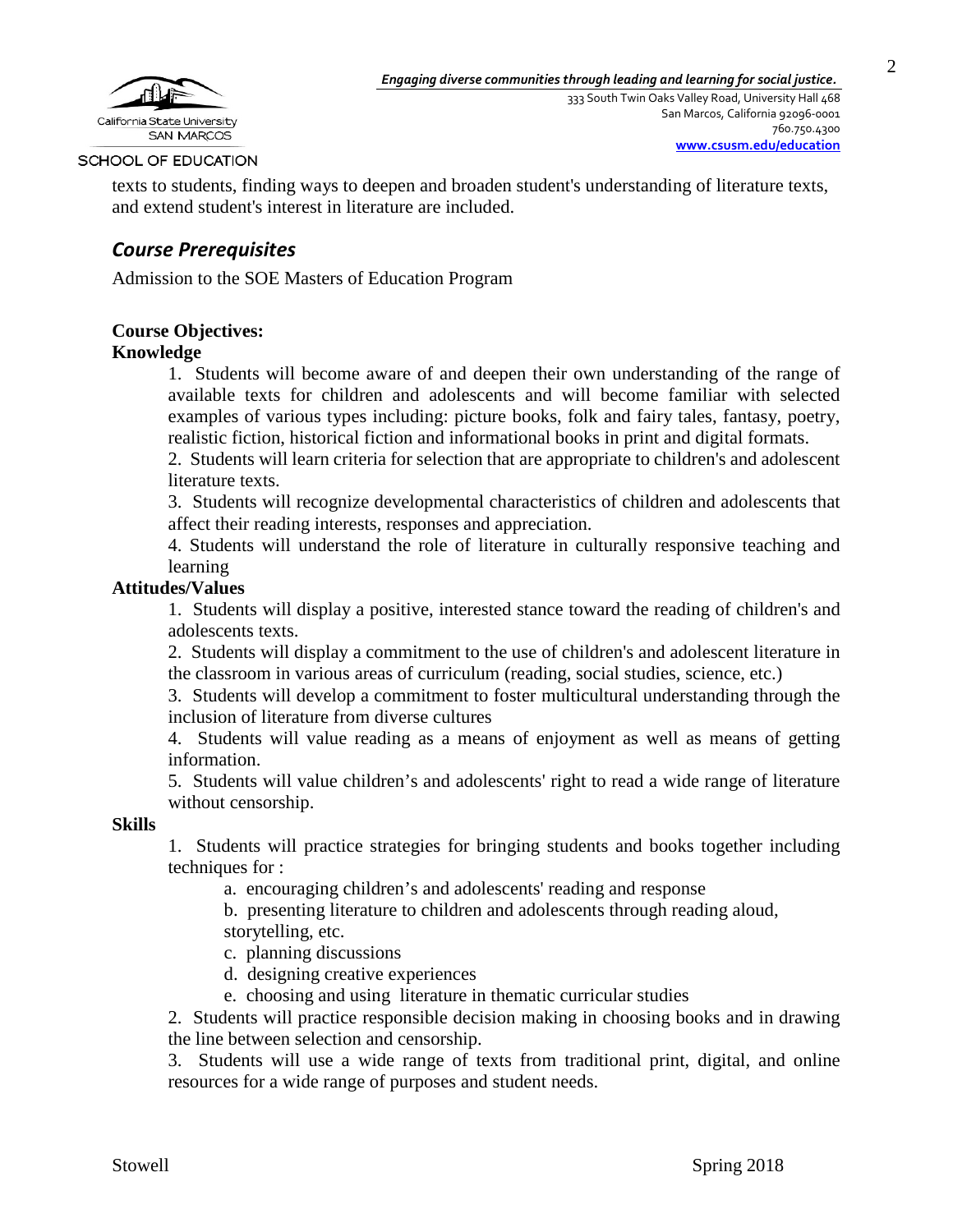

4. Students will plan, manage, organize and provide literacy instruction through a variety of texts.

**REQUIRED TEXTS:** • *March: Book one* by John Lewis, Andrew Sydin and Nate Powell

Optional; Hancock, M. R. (3nd) (2008) *A celebration of literature and response*. Upper Saddle River, N.J.: Merrill.

Although it would be worthwhile to have these books in your personal and/or classroom library, it is not essential that you buy them all. They can be found at any public library, the university library, or you could borrow them.

### **GENERAL CONSIDERATIONS**

**This syllabus is subject to change.**

## *School of Education Attendance Policy*

Due to the dynamic and interactive nature of courses in the School of Education, all candidates are expected to attend all classes and participate actively. At a minimum, candidates must attend more than 80% of class time, or s/he may not receive a passing grade for the course at the discretion of the instructor. Individual instructors may adopt more stringent attendance requirements. Should the candidate have extenuating circumstances, s/he should contact the instructor as soon as possible. *(Adopted by the COE Governance Community, December, 1997).*

*For this course: Students missing two class sessions will see their grades reduced by one full grade. Students missing three or more class sessions will see their grades reduced by two full grades. Leaving early or arriving late by more than 15 minutes constitutes one absence. Illness and emergencies are considered on a case-by-case basis; however, notification of an absence does not constitute an excuse.* 

## *Students with Disabilities Requiring Reasonable Accommodations*

Students with disabilities who require reasonable accommodations must seek approval for services by providing appropriate and recent documentation to the Office of Disability Support Services (DSS). This office is in Craven Hall 4300, contact by phone at (760) 750-4905, or TTY (760) 750-4909. Students authorized by DSS to receive reasonable accommodations should meet with their instructor during office hours. Alternatively, in order to ensure confidentiality, in a more private setting.

### **Graduate Writing Requirements**

The California State University maintains a Graduation Writing Assessment Requirement (GWAR) for master's candidates. This requirement must be achieved prior to Advancement to Candidacy. A master's candidate will satisfy the graduate writing requirement by receiving a passing score on a written product as assessed with the GWAR rubric. Toward the goal of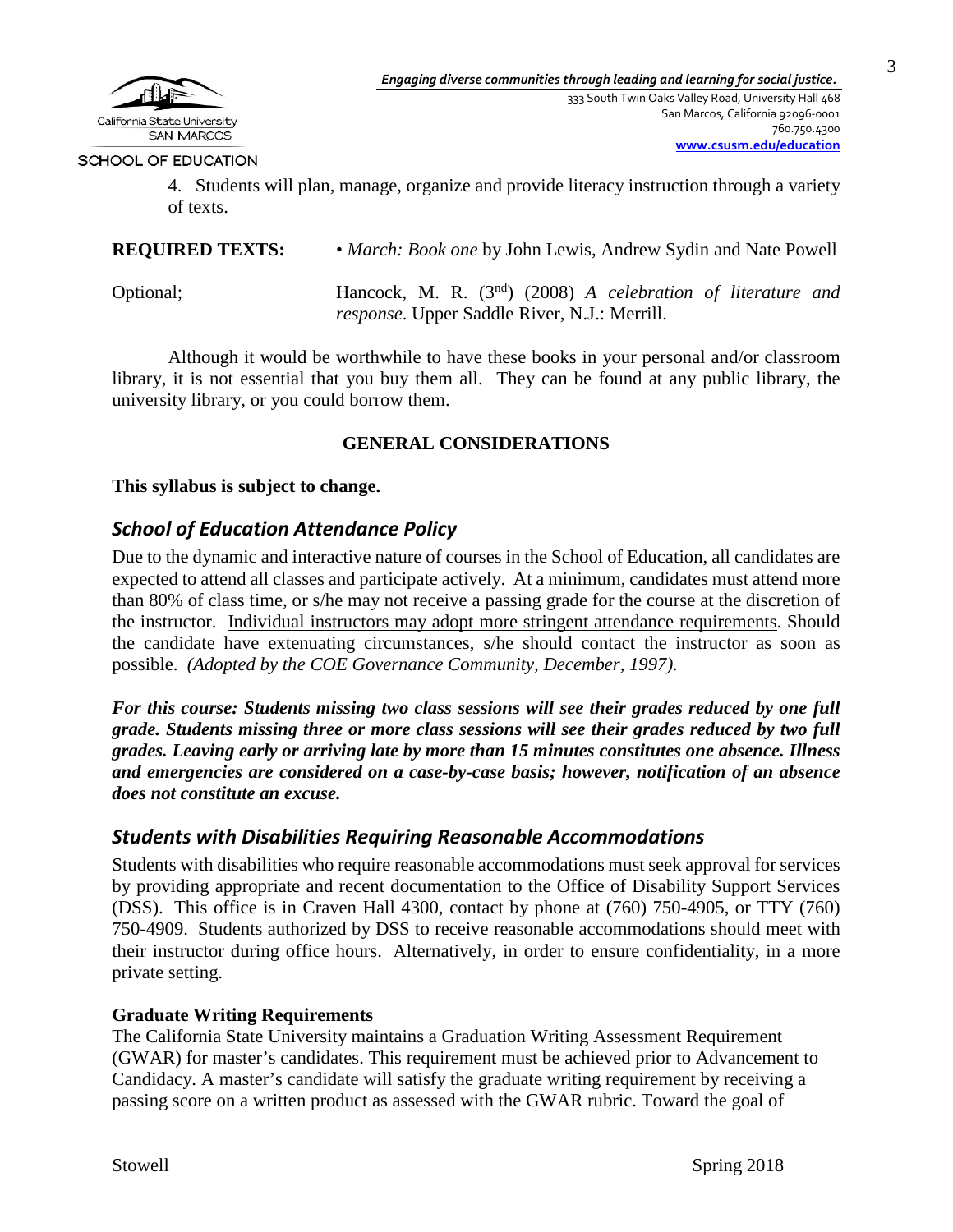

providing opportunity for graduate students in the College of Education to satisfy the writing requirement, all papers in all graduate classes must adhere to the writing and format style guidelines detailed in the sixth edition of the Publication Manual of the American Psychological Association. This manual is a required textbook for all CSUSM College of Education graduatelevel courses.

# *CSUSM Academic Honesty Policy*

"Teacher Candidates will be expected to adhere to standards of academic honesty and integrity, as outlined in the Student Academic Honesty Policy. All written work and oral presentation assignments must be original work. All ideas/materials that are borrowed from other sources must have appropriate references to the original sources. Any quoted material should give credit to the source and be punctuated with quotation marks.

Candidates are responsible for honest completion of their work including examinations. There will be no tolerance for infractions. If you believe there has been an infraction by someone in the class, please bring it to the instructor's attention. The instructor reserves the right to discipline any student for academic dishonesty in accordance with the general rules and regulations of the university. Disciplinary action may include the lowering of grades and/or the assignment of a failing grade for an exam, assignment, or the class as a whole."

Incidents of Academic Dishonesty will be reported to the Dean of Students. Sanctions at the University level may include suspension or expulsion from the University.

### **Credit Hour Policy**

Students are expected to spend a minimum of two hours outside of the classroom each week for each unit of credit engaged in learning.

### **Plagiarism:**

As an educator, it is expected that each candidate will do his/her own work, and contribute equally to group projects and processes. Plagiarism or cheating is unacceptable under any circumstances. If you are in doubt about whether your work is paraphrased or plagiarized see the Plagiarism Prevention for Students website [http://library.csusm.edu/plagiarism/index.html.](http://library.csusm.edu/plagiarism/index.html) If there are questions about academic honesty, please consult the University catalog.

### **Class Behavior Expectations**

Students in this class are expected to follow these basic principles:

- Demonstrate respect for oneself and for others.
- Treat others with dignity and behave in a way which promotes a physically and psychologically safe, secure, and supportive climate.
- Allow all community members to engage as full and active participants where the free flow of ideas is encouraged and affirmed.

### **Use of Technology**

Candidates are expected to demonstrate competency in the use of various forms of technology (i.e. word processing, electronic mail, Moodle, use of the Internet, and/or multimedia presentations).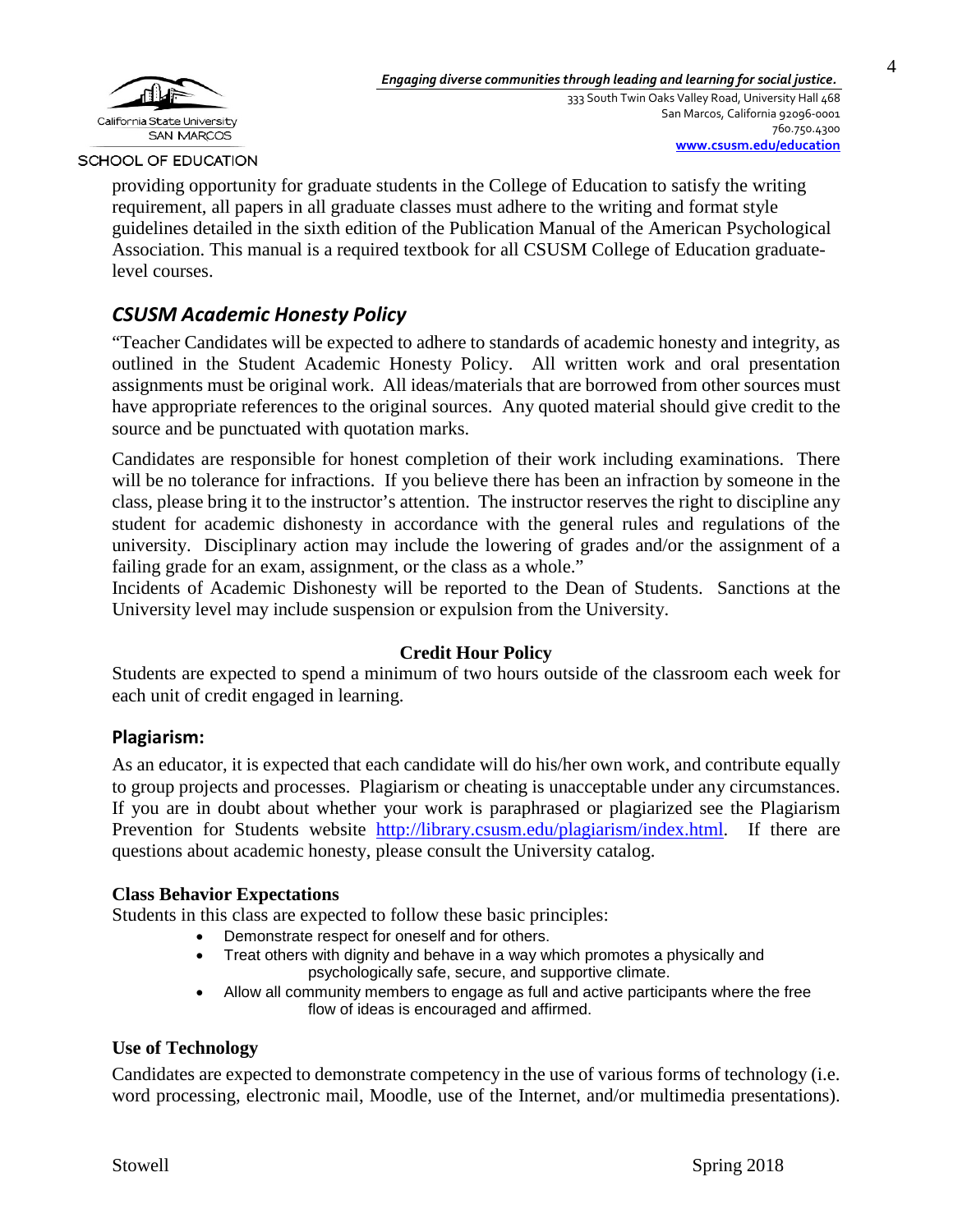

Specific requirements for course assignments with regard to technology are at the discretion of the instructor. Keep a digital copy of all assignments for use in your teaching portfolio. All assignments will be submitted online, and some will be submitted in hard copy as well. Details will be given in class.

Assume that technology will fail at some point. Do not assume that everything will go smoothly when it comes to computers. Plan ahead. Do not leave completion/submission of assignments/projects for the last possible moment.

### **Contact Information for Technical Support Assistance**

If you need any technical support, contact IITS Student Help Desk: [http://www.csusm.edu/sth/.](http://www.csusm.edu/sth/)

## *Electronic Communication Protocol*

Electronic correspondence is a part of your professional interactions. If you need to contact the instructor, e-mail is often the easiest way to do so. It is my intention to respond to all received emails in a timely manner. Please be reminded that e-mail and on-line discussions are a very specific form of communication, with their own nuances and etiquette. For instance, electronic messages sent in all upper case (or lower case) letters, major typos, or slang, often communicate more than the sender originally intended. With that said, please be mindful of all e-mail and online discussion messages you send to your colleagues, to faculty members in the School of Education, or to persons within the greater educational community. All electronic messages should be crafted with professionalism and care.

Things to consider:

- Would I say in person what this electronic message specifically says?
- How could this message be misconstrued?
- Does this message represent my highest self?
- Am I sending this electronic message to avoid a face-to-face conversation?

In addition, if there is ever a concern with an electronic message sent to you, please talk with the author in person in order to correct any confusion.

|                               | unadiist                       |                      |          |                    |
|-------------------------------|--------------------------------|----------------------|----------|--------------------|
| <b>Annotated Bibliography</b> |                                |                      | 25       | April 22           |
|                               | Reader's Guide for one book    |                      | 25       | April 8            |
|                               | Text set & text evaluation     |                      | 50       | April 15           |
|                               | <b>Reading Responses</b>       |                      | 40       | Each week          |
|                               | Participation in online format |                      | 160      | (20 pts each week) |
|                               | <b>TOTAL</b>                   |                      | 300 PTS. |                    |
|                               | <b>Grading Scale:</b>          |                      |          |                    |
| A                             | 285-300                        | $B-$                 | 240-257  |                    |
| A-                            | 270-284                        | $C_{+}$              | 234-239  |                    |
| $B+$                          | 264-269                        | $\mathsf{C}$         | 222-233  |                    |
| B                             | 258-263                        | $\mathsf{C}\text{-}$ | 210-221  |                    |
|                               |                                |                      |          |                    |

# **GRADING**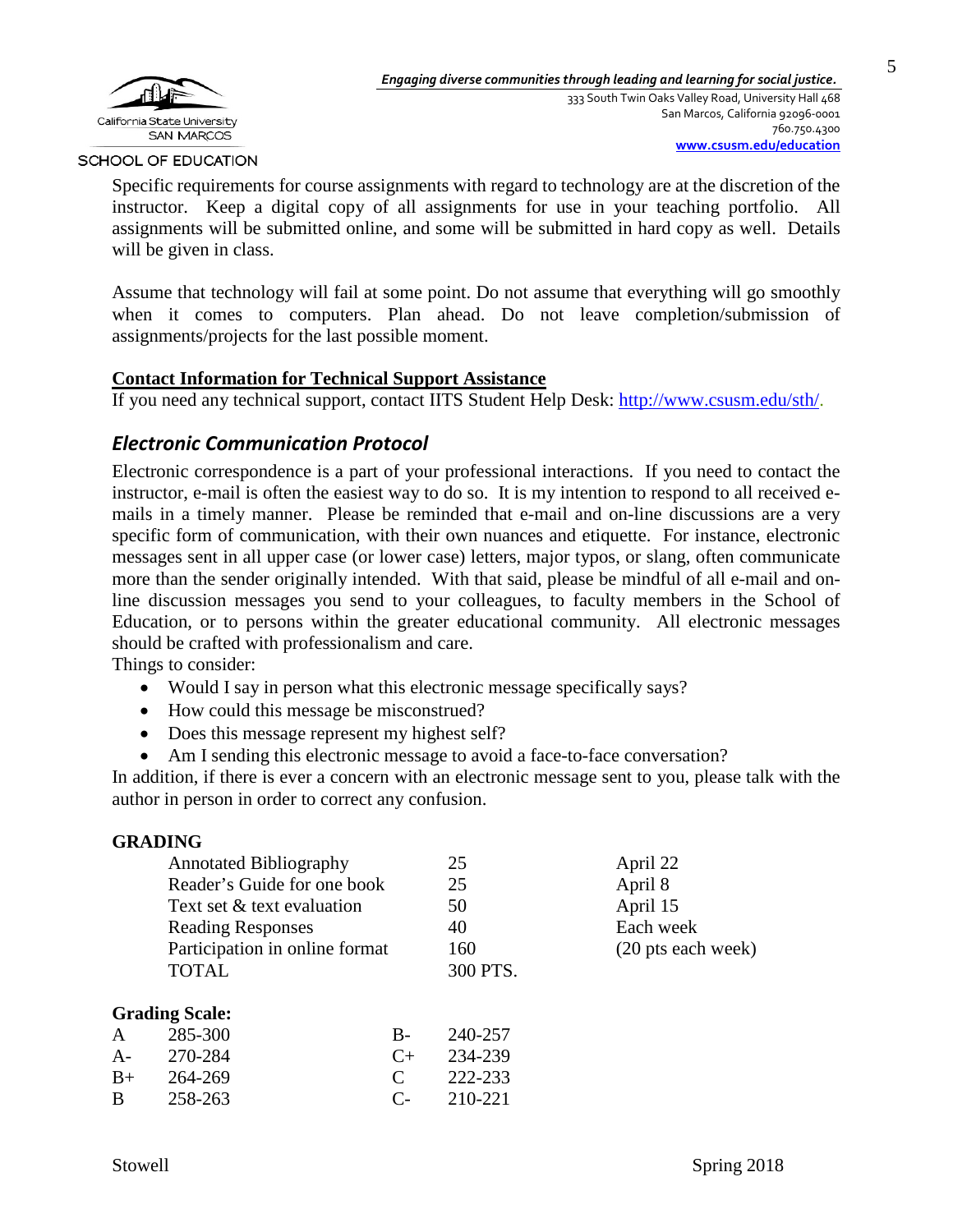

### **REQUIREMENTS:**

\***PARTICIPATION (160 points)**: **Participation is key in an online environment.** You will need to participate in online discussion, ask questions, share insights and ideas. Each new module will be available Saturday and all activities will be due the following Saturday by 9 a.m. Occasionally forum posts may need to be posted earlier in the week so others can read and respond. Be sure to check due dates for each activity in the module. The activities for each module will be worth 10 points for completing them. These will not be qualitatively evaluated. You will receive the points for completing the activities.

**Assessment of Professional Dispositions:** Assessing a candidate's dispositions within a professional preparation program is recognition that teaching and working with learners of all ages requires not only specific content knowledge and pedagogical skills, but positive attitudes about multiple dimensions of the profession. The School of Education has identified six dispositions – social justice and equity, collaboration, critical thinking, professional ethics, reflective teaching and learning, and life-long learning—and developed an assessment rubric. For each dispositional element, there are three levels of performance - *unacceptable*, *initial target*, and *advanced target*. The description and rubric for the three levels of performance offer measurable behaviors and examples.

The assessment is designed to provide candidates with ongoing feedback for their growth in professional dispositions and includes a self-assessment by the candidate. The dispositions and rubric are presented, explained and assessed in one or more designated courses in each program as well as in clinical practice. Based upon assessment feedback candidates will compose a reflection that becomes part of the candidate's Teaching Performance Expectation portfolio. Candidates are expected to meet the level of *initial target* during the program.

**\*READING RESPONSES (40 PTS.)** - It is expected that everyone will do the readings each week and will participate in the online discussions. To be prepared, write at least 3-6 comments, reflections or questions about the readings for that session in the labeled folder "reading response" in the Cougar Courses container. This is informal (not a paper) and really about your responses to the readings. I'm interested in what you think. **Do not summarize**. Comment on at least 3 articles. If there are more than three articles to read, you may choose which three to read. **You have one free pass**. **DO NOT write responses for the required children's and adolescent literature.**

**ANNOTATED BIBLIOGRAPHY (25 points) DUE: April 22**: In the course of activities in the modules, browsing and assignments you will read parts of or all of many books. You will prepare an annotated bibliography of your readings. You will develop this as you go through the course. Please note that you will have bibliographic entries for most of these books through the course. We are simply compiling them in one place and sharing them. Create a google doc and share it [with me](https://www.youtube.com/watch?v=CN_kW_ZFfcQ&t=2s) and students in the course (please put your name in the title of the google doc). You will find and annotate most of these books during the modules. But you will also need to find a few more: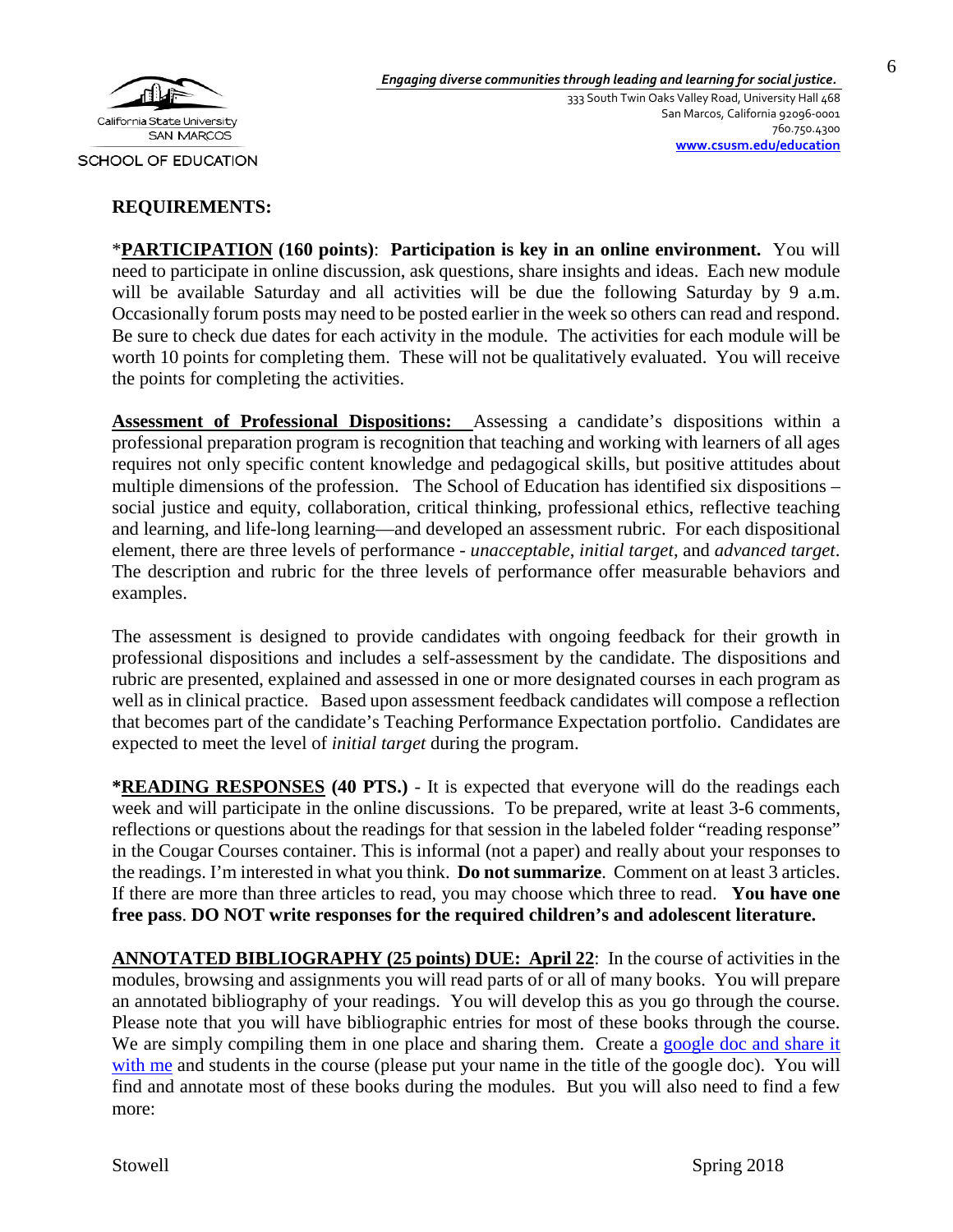

5 good examples of multicultural books

5 good examples of ABC books or books to begin on (like a pattern book, nursery rhyme, predictable book or the like, not a guided reading or leveled book)

5 variations on one fairy tale (For example: 5 variations of Cinderella or Jack and the Beanstalk) 5 examples of good nonfiction books or links to good articles online

5 books that illustrate elements of art and design

5 books related to one historical fiction book, issue, time period or person

5 fiction or fantasy texts that would appeal to a reluctant reader

\*2 poetry collections of poems by multiple authors (book)

\*2 poetry collections of poems by a single author (book) (No Shel Silverstein – everyone knows those books) These should be two collections by 2 different authors.

\*5 new books that you did not know about before this course, that you will use with students.

\*We will **not** be reading and evaluating poetry and these are not books you will have collected during the course but must collect on your own.

### **Example of an annotated book:**

Enzenberger. H. (2000). Lost in time. New York: Holt. R obert, a 13 -year old boy living in contemporary Germany, finds that when he rubs his eyes a certain way odd things happen. One night while watching television, he is transported into the scene he is watching and finds himself in Siberia in 1956.

**Post the link to your google doc (with your name in the title) in the "Annotated Bibliography" folder at the top of Cougar Courses. I will provide feedback and a grade in this folder. Then post the link in the forum "Annotated Bibliography" to share with your colleagues in this course. Due April 15.**

**READER'S GUIDE FOR ONE BOOK (25 points) DUE: April 8:** Choose a book you will use with your students. It can be any genre.You will create a reader's guide for that one book. Complete a bibliographic citation for the book and recommended age levels (not lexiles, age levels). Your reader's guide will include the following components:

- 1. Summary of the book
- 2. Review excerpts/awards for the book (cite sources)
- 3. Questions to ask before reading the book: at least 3
- 4. Suggestions for reading aloud (at least 2)
- 5. ELA Standards you will focus on with this book: at least 3. Not every book lends itself to addressing all fiction or nonfiction standards. What in particular does your book "teach" well? For example, in a piece of fiction is it character development? Tone? How illustrations create mood? In a piece of nonfiction, is it text structures? Domain specific vocabulary? Interpret information visually? What makes the most sense to focus on with the book you chose? Are there ELD standards you could focus on?
- 6. Follow up activities (writing, art, science, etc.): at least 3.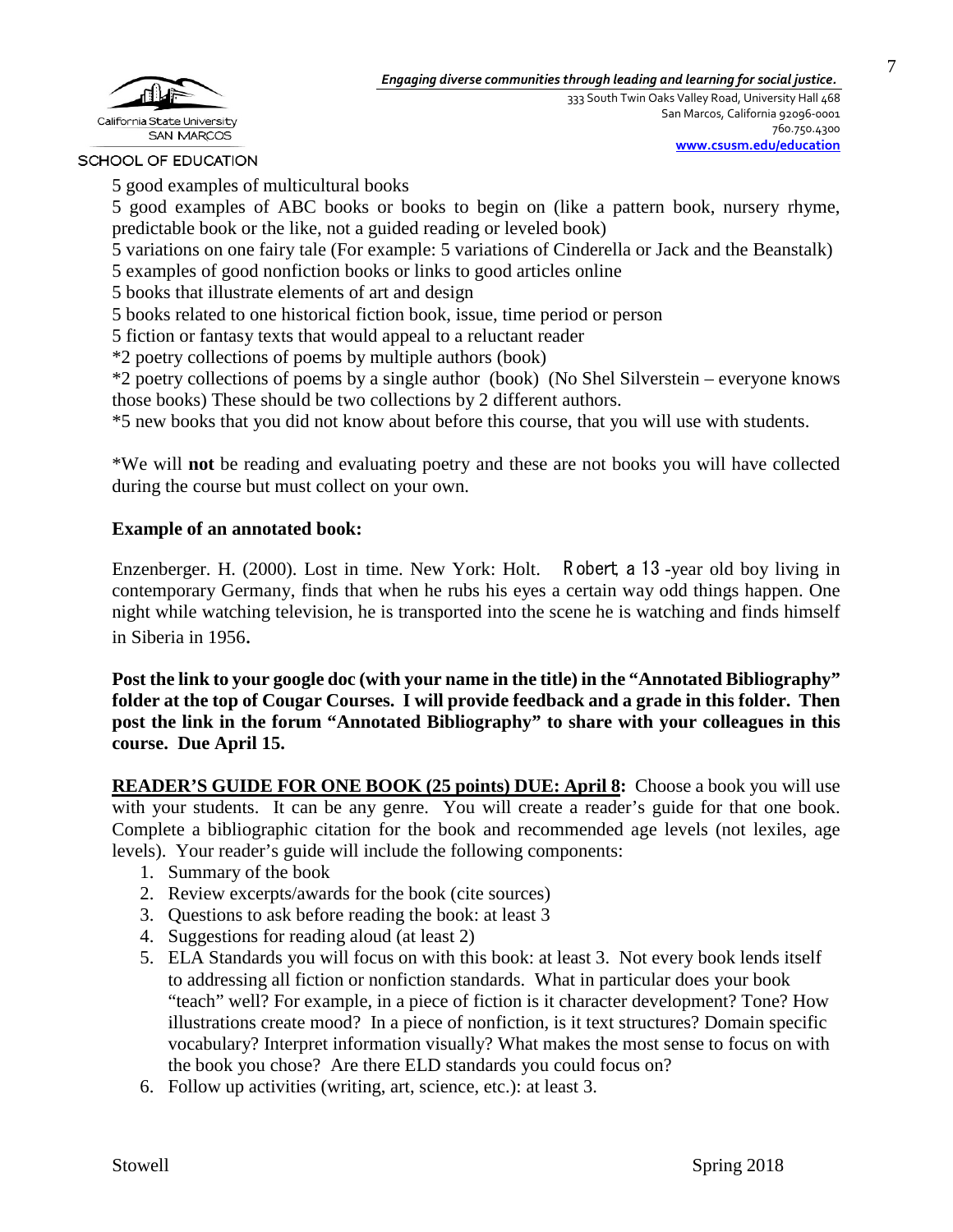

8

SCHOOL OF EDUCATION

- 7. Related web sites/blogs or Youtube videos that would enhance or extend understanding of the book: at least 3. (For example: the author's home page, illustrator creating artwork, website about an issue related to the book, etc.)
- 8. Related books (fiction, picture books, nonfiction, poetry): at least 3 (annotated)
- 9. At least one poem (feel free to add more) you could use with this book that is related in some way. Explain how the poem is related

**Post your final Reader's Guide in the Assignment folder at the top of Cougar Courses. I will provide feedback and a grade in this folder. Then post a copy in the "Reader's Guide for one book" forum to share with your colleagues in this course. Due April 8.**

**CREATE A TEXT SET AND TEXT EVALUATION (50 pts) DUE: April 15: Choose a guiding question or theme (not a topic or a genre study) for a text set.** Do not choose fairy tales" as that is not a theme, it is a genre study. Do not choose "friendship" as that is a topic. A theme about friendship might be, "what makes a good friend" or for older students, "why do friendships change?" Choose an anchor text that anchors the theme or question. Do **NOT** choose the book you used for the "Reader's Guide for one book" assignment. Select at least 6-10 texts around that particular question or theme for a particular grade level. The texts should reflect a variety of length (short and long), formats (books, articles, short stories, poems, videos, paintings, etc.), genre, reading levels, diverse characters and settings. Do not choose any of the books we are reading in common. If you choose poetry, please avoid websites that publish anyone who submits a poem. The poetry or stories or texts should have been reviewed or vetted and not just published on a website. The same is true of images you select. They should be paintings, photographs, historical documents, etc. rather than images you googled. You will evaluate the anchor text for text complexity. See the folder under the turn in folder for this assignment. There are rubrics and questions to evaluate a text for quantitative complexity, qualitative complexity and matching readers to texts. Be sure to analyze all three aspects of your anchor text. Clearly state what the quantitative, qualitative and "matching reader to text" rating is and what grade level range is most appropriate for this book based on all three components. Write a 3-5 page paper outlining the guiding question or theme for your text set, standards you will address, why you chose it, a short annotation of each text (briefly summarize what it is about and how it contribute to the question or theme), what principles guided your selection of these texts, appropriateness of texts for grade level and age of audience, how these texts could be used in your class or a class. 40 points is for the write up of the creation of your text set and 10 points is for your evaluation of one text. **This is the signature assignment that goes in your Comprehensive Exit Portfolio.**

We will post these so everyone in the class can see them and can take advantage of the work you have done!

# **SCHEDULE:**

\*\* The articles listed may be subject to change. As the modules are posted articles may be added or deleted for you to read so please double check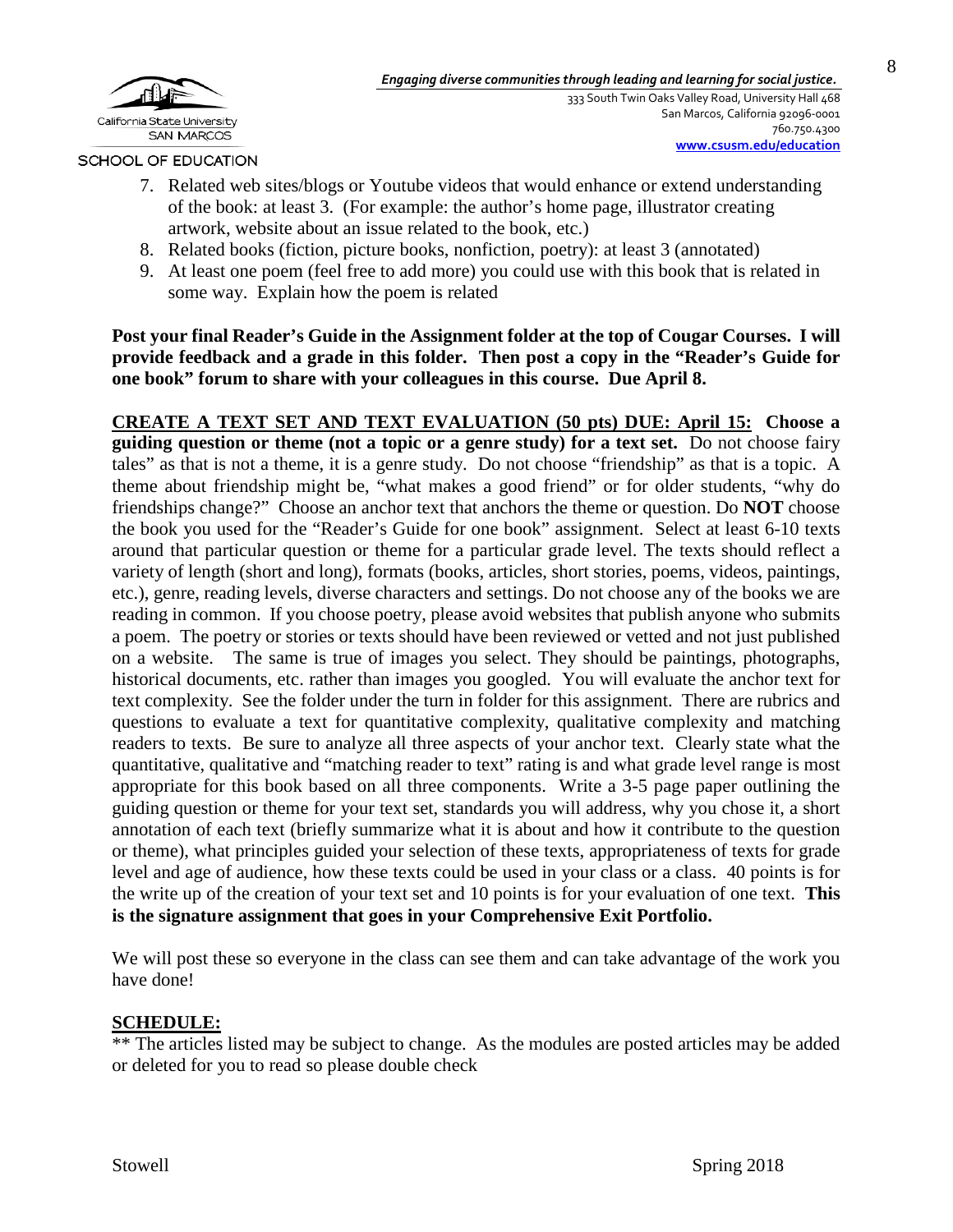

333 South Twin Oaks Valley Road, University Hall 468 San Marcos, California 92096-0001 760.750.4300

SCHOOL OF EDUCATION

**[www.csusm.edu/education](http://www.csusm.edu/education)**

| Date     | Topic                                                      | Readings and Assignments                                                                                   |
|----------|------------------------------------------------------------|------------------------------------------------------------------------------------------------------------|
| Feb. 18  | Introductions                                              | Complete the activities in the module                                                                      |
| 0 Module | Overview                                                   | instructions                                                                                               |
|          |                                                            | The readings for Module 1 are in a folder in                                                               |
|          |                                                            | this module                                                                                                |
| Feb. 24  | Value of Literature                                        | • Myers, C. "The apartheid of children's literature"                                                       |
| Module 1 | <b>Types of Literature</b>                                 | Berchini, C. "Curriculum Matters: The common                                                               |
|          | <b>Selection of Literature</b><br>Multicultural literature | core, authors of color, and inclusion for inclusion's<br>sake.                                             |
|          |                                                            | • Rhuday-Perkovich, O. "Say that to my face: On                                                            |
|          |                                                            | teaching and learning diverse<br>for<br>literature                                                         |
|          |                                                            | empowerment and transformation (Or, on feeling                                                             |
|          |                                                            | itchy)"                                                                                                    |
|          |                                                            | • Sharma, A. & T. Christ "Five steps toward successful                                                     |
|          |                                                            | culturally relevant text selection and integration"                                                        |
|          |                                                            | • Moller. K. "Creating diverse classroom literature                                                        |
|          |                                                            | collections using Rudine Sims Bishop's conceptual                                                          |
|          |                                                            | metaphors and analytical frameworks as guides"                                                             |
|          |                                                            | Yokata, "Issues in selecting multicultural children's                                                      |
|          |                                                            | literature"                                                                                                |
|          |                                                            | .Wilfong, L. "A mirror, a window: Assisting teachers<br>in selecting appropriate multicultural young adult |
|          |                                                            | literature"                                                                                                |
|          |                                                            | •Godina & McCoy, "Emic and etic perspectives on                                                            |
|          |                                                            | Chicana and Chicano multicultural literature"                                                              |
|          |                                                            | •Crisp, T. et al, "What's on our bookshelves? The                                                          |
|          |                                                            | diversity of children's literature in early childhood                                                      |
|          |                                                            | classroom libraries".                                                                                      |
|          |                                                            | • Schon, I. "Spanish Language books for young                                                              |
|          |                                                            | readers-great expectations, disappointing realities"                                                       |
|          |                                                            | •Probst, "Literature as invitation"                                                                        |
|          |                                                            | • Hadaway, N. & T. Young, "Despelling or reinforcing                                                       |
|          |                                                            | myths? Leading a new language as portrayed in<br>children's picturebooks"                                  |
|          |                                                            | • Berchini, C. "Curriculum matters: The Common                                                             |
|          |                                                            | Core, Authors of Color and Inclusion for Inclusion's                                                       |
|          |                                                            | sake"                                                                                                      |
|          |                                                            |                                                                                                            |
|          |                                                            | Optional: Hancock: chapt. 8                                                                                |
| March 3  | Books to begin on                                          | •Smolkin & Yaden, "O is for Mouse: First encounters                                                        |
| Module 2 | <b>Traditional literature</b>                              | with the alphabet book"                                                                                    |
|          |                                                            | •Bourke, "First graders and fairy tales: One teachers                                                      |
|          |                                                            | action research of critical literacy                                                                       |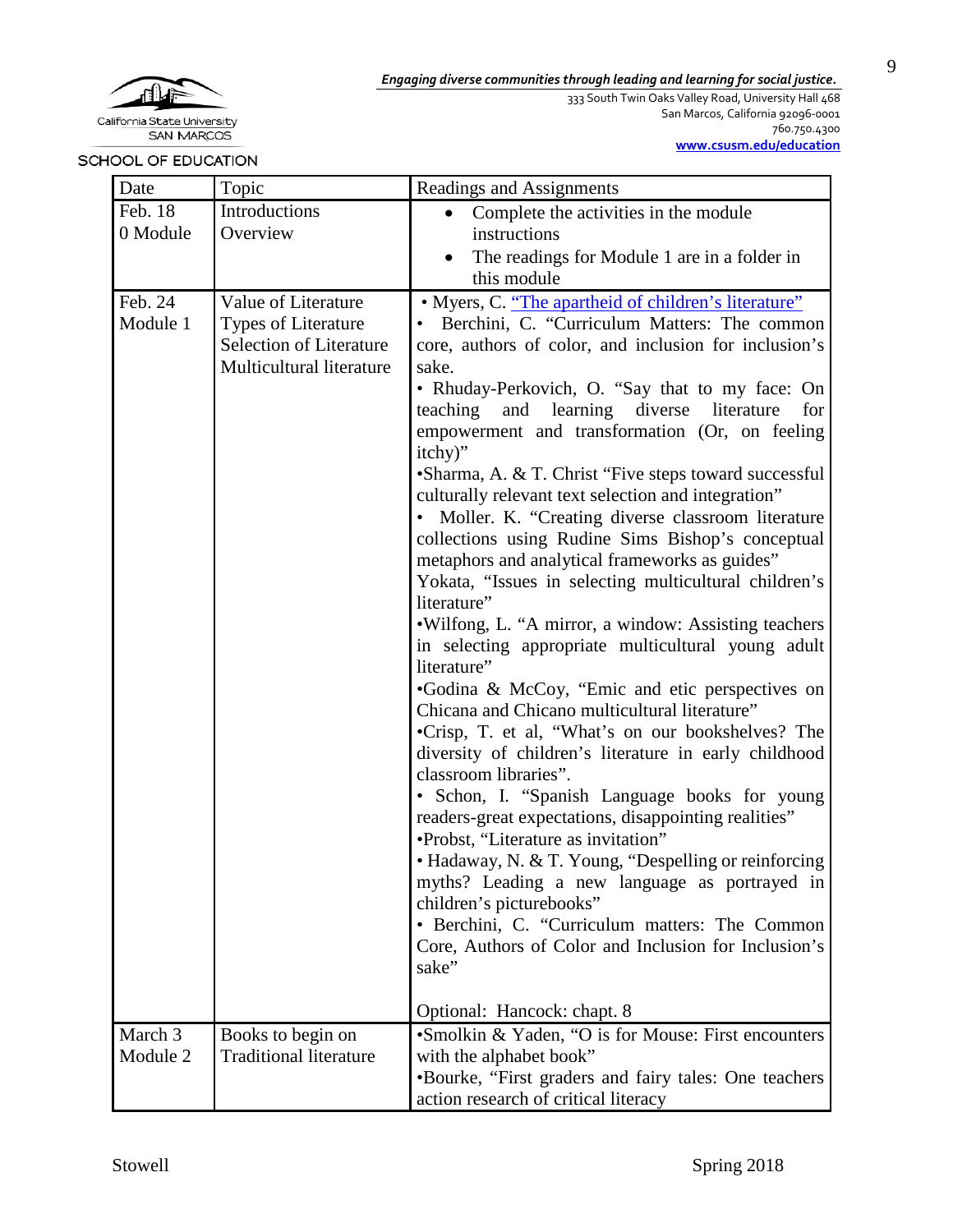

333 South Twin Oaks Valley Road, University Hall 468 San Marcos, California 92096-0001 760.750.4300 **[www.csusm.edu/education](http://www.csusm.edu/education)**

| <b>AUUL UF EDUCATION</b> |                                                                     |                                                                                                                                                                                                                                                                                                                                                                                                                                                                                                                                                                                                                                                                                                                                                                                                                                                                                                                                                                                                                                                                                                                                                                                                                                                                                                                                                                               |
|--------------------------|---------------------------------------------------------------------|-------------------------------------------------------------------------------------------------------------------------------------------------------------------------------------------------------------------------------------------------------------------------------------------------------------------------------------------------------------------------------------------------------------------------------------------------------------------------------------------------------------------------------------------------------------------------------------------------------------------------------------------------------------------------------------------------------------------------------------------------------------------------------------------------------------------------------------------------------------------------------------------------------------------------------------------------------------------------------------------------------------------------------------------------------------------------------------------------------------------------------------------------------------------------------------------------------------------------------------------------------------------------------------------------------------------------------------------------------------------------------|
| March 10<br>Module 3     | Response<br>Response<br>comprehension                               | • Kelly, B & L. Moses "Children's literature that sparks<br>inferential discussions"<br>•Temple, "What if beauty had been ugly? Reading<br>against the grain of gender bias in children's books"<br>Kaminski, "Cinderella to Rhodolphus"<br>Barnhill, K. "Strange Birds: why children need fairy<br>tales and fantasy"<br>Optional: •Hancock: chpt.9, pgs. 96-108<br>• Galda, L. "Learning from children's reading books:<br>and Transactional theory and the teaching of literature"<br>• Rosenblatt, L "From Literature as Exploration: The<br>reader, the text, the poem"<br>· Lewis, "Give people a chance' Acknowledging<br>social differences in reading"<br>Barone, D. & R. Barone "Rethinking Reader"<br>response with fifth graders semiotic interpretations"<br>• Rosenblatt: "Literature S.O.S."<br>• Davila & Patrick, "Asking the experts: What children<br>have to say about their reading preferences"<br>• Cox & Many, "Toward an understanding of the<br>aesthetic response to literature"<br>•Wollman-Bonilla, "Literature response journals in a<br>first grade classrooms"<br>• Larson, "Digital readers: The next chapter in e-book<br>reading and response<br>Cai, M. "Transactional theory and the study of<br>multicultural literature"<br>• Rosenblatt, L. "From 'What facts does this poem<br>teach you?'<br>optional: Hancock: chpt. 1,2, 10,12,13 |
| March 17<br>Module 4     | Selecting quality<br><b>Informational books</b><br>Critical reading | You must read:<br>The NCTE Orbis Pictus Award for outstanding<br>$\bullet$<br>children:<br>nonfiction<br>for<br>http://www.ncte.org/awards/orbispictus?source=gs<br>Also click on the left and read about past winners.<br><b>Choose:</b><br>•Heller: "Telling stories and talking facts: first graders<br>engagements in a nonfiction book club."<br>• Jensen, "The quality of prose in Orbis Pictus Award<br>books"                                                                                                                                                                                                                                                                                                                                                                                                                                                                                                                                                                                                                                                                                                                                                                                                                                                                                                                                                         |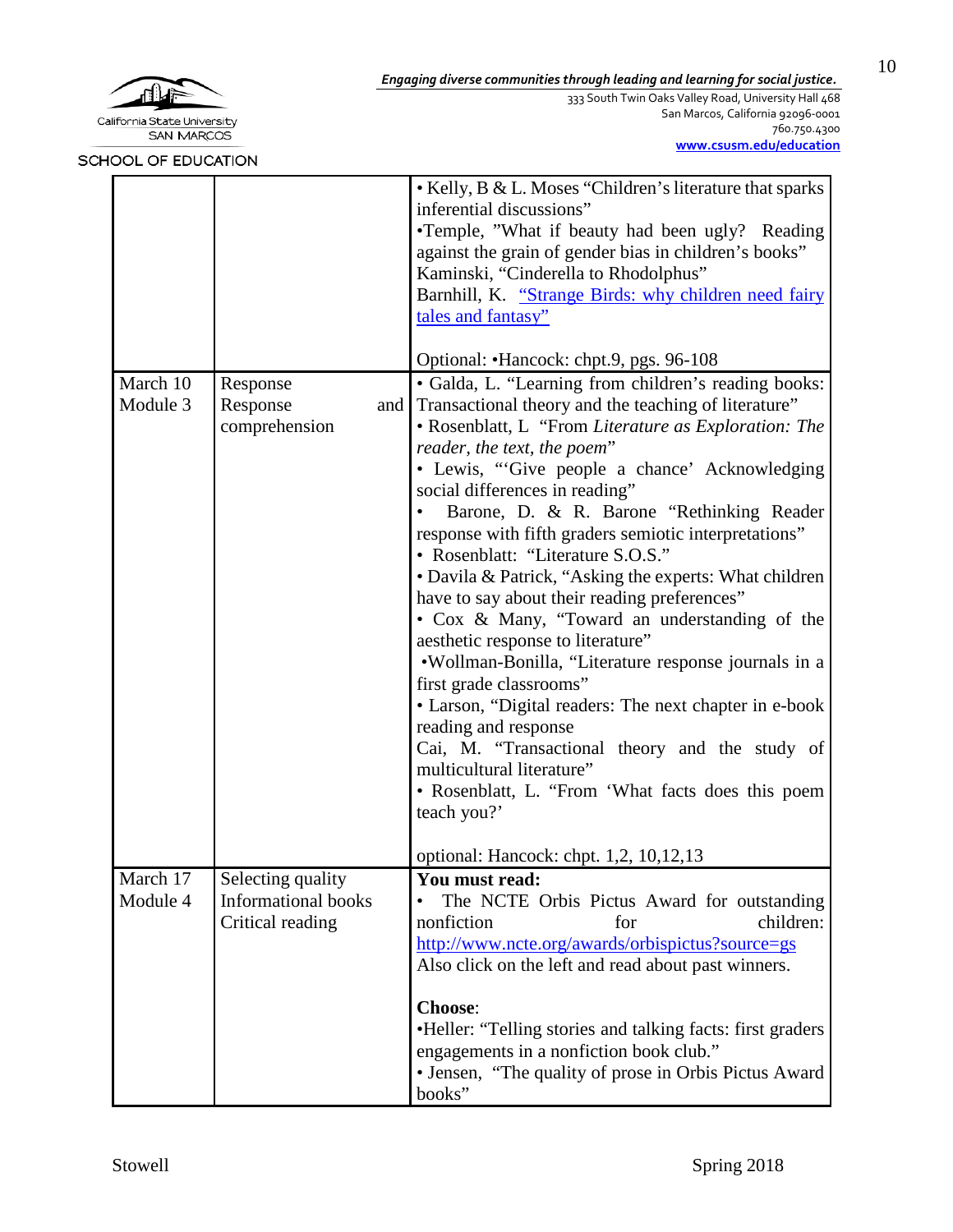

333 South Twin Oaks Valley Road, University Hall 468 San Marcos, California 92096-0001 760.750.4300 **[www.csusm.edu/education](http://www.csusm.edu/education)**

|                      |                                                                                                              | •Gill, "What teachers need to know about the 'new'<br>nonfiction"<br>•Lemov, D. "How knowledge powers reading"<br>• Lamme & Fu, "Sheltering children from the whole<br>truth: A critical analysis of an informational picture<br>book".<br>• Hodeges, T & S. Matthews, "Picture books aren't just<br>for kids! Modeling text structures through nonfiction<br>mentor books"<br>Rohloff, R. & L. May, "Considering hybridity of<br>informational texts through Jason Chin's Coral Reefs<br>and Redwoods"<br>• Roehling, J., M. Herbert, J. R. Nelson & J. Bohaty,<br>"Text structure strategies for improving expository<br>reading comprehension"<br>Palmer & Stewart "Nonfiction trade book use in<br>primary grades"<br>* Haynes, "I read for facts; Reading nonfiction in a<br>fictional world"<br>Yopp & Yopp, "Young Children's limited and<br>narrow exposure to informational text"<br>•Sullivan, "Some teens prefer the real thing: The case<br>for young adult nonfiction" |
|----------------------|--------------------------------------------------------------------------------------------------------------|-------------------------------------------------------------------------------------------------------------------------------------------------------------------------------------------------------------------------------------------------------------------------------------------------------------------------------------------------------------------------------------------------------------------------------------------------------------------------------------------------------------------------------------------------------------------------------------------------------------------------------------------------------------------------------------------------------------------------------------------------------------------------------------------------------------------------------------------------------------------------------------------------------------------------------------------------------------------------------------|
|                      |                                                                                                              | Optional: • Hancock: chapter 7                                                                                                                                                                                                                                                                                                                                                                                                                                                                                                                                                                                                                                                                                                                                                                                                                                                                                                                                                      |
| March 24<br>Module 5 | Picture books<br>Independent reading of<br>quality literature<br>The art of picture books<br>Visual literacy | • Prior, A., Willson, A. & Martinez, M. "Picture this:<br>Visual literacy<br>pathway<br>character<br>as<br>a<br>to<br>understanding"<br>Serafini, F. & Moses, L. "Considering design<br>$\bullet$<br>features"<br>• Aerila, J. & Ronkko, M "Enjoy and interpret picture<br>books in a very child centered way"<br>• Capello, M. "Considering visual text complexity: A<br>guide for teachers"<br>•"'I am a Level 3 reader'; Children's perceptions of<br>themselves as readers"<br>. Worthy & Sailors, "That book isn't on my level:<br>Moving beyond text difficulty in personalizing reading<br>choices"<br>Prior, L., Willson, A. & Martinez, M. "Picture this:<br>Using visual literacy as a Pathway to character<br>understanding"                                                                                                                                                                                                                                             |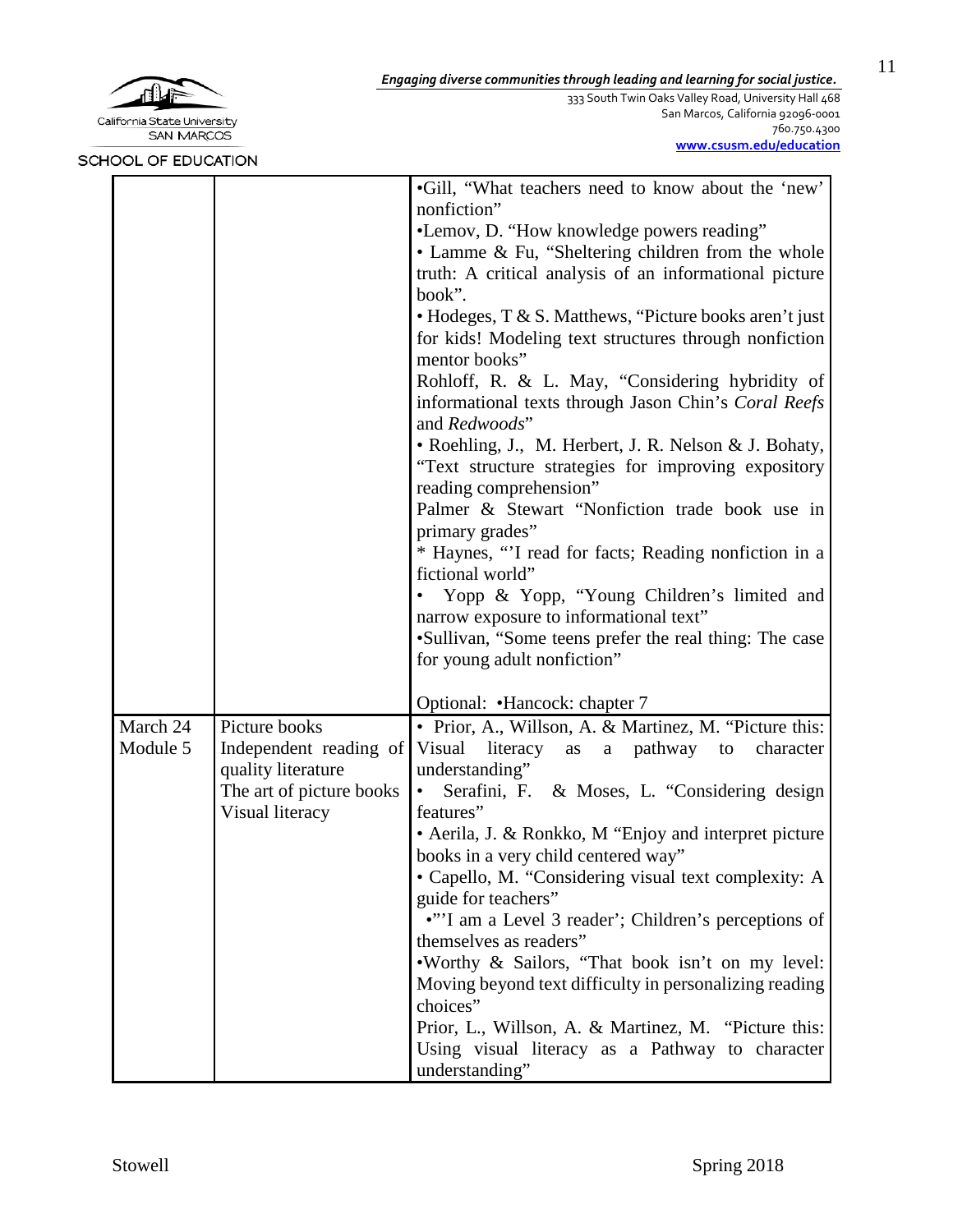

333 South Twin Oaks Valley Road, University Hall 468 San Marcos, California 92096-0001 760.750.4300 **[www.csusm.edu/education](http://www.csusm.edu/education)**

|          |                                    | $\bullet$ | Martiniz, M. Koss, M. & Johnson, N. "Meeting<br>characters in Caldecotts: What does this mean for<br>today's readers?"<br>• Hernandez, A. Montelongo, J. & Herter, R. "Using<br>Spanish-English cognates in children's choices picture<br>books to develop Latino English Learners linguistic<br>Knowledge"<br>•Elleman, B. "Jerry Pinkney and the power of story"<br>•O'Neil, K.E. "Reading pictures: Developing visual<br>literacy for greater comprehension"<br>· Serafini, F. "Taking full advantage of children's<br>literature<br>• Sierschynski, J. B. Louie & B. Pughe "Complexity<br>in picture books"<br>• Cappello, M. Walker, N. "Visual thinking strategies:<br>Teachers' reflections on close reading complex visual<br>text within the disciplines"<br>• Johnston, A. & M. Frazee, "Why we're still in love<br>with picture books (even though they're supposed to be<br>dead)"<br>• Carter, B. "Escaping Series mania"<br>Sipe & Bauer, "Urban Kindergarteners' literary<br>understanding of picture storybooks"<br>•Carr, et al, "Not just for the primary grades: A<br>bibliography of picture books for secondary content<br>teachers"<br>Crum, S. "Using picture books to teach literary<br>techniques"<br>Optional: Hancock chpt.3, 12 |
|----------|------------------------------------|-----------|-------------------------------------------------------------------------------------------------------------------------------------------------------------------------------------------------------------------------------------------------------------------------------------------------------------------------------------------------------------------------------------------------------------------------------------------------------------------------------------------------------------------------------------------------------------------------------------------------------------------------------------------------------------------------------------------------------------------------------------------------------------------------------------------------------------------------------------------------------------------------------------------------------------------------------------------------------------------------------------------------------------------------------------------------------------------------------------------------------------------------------------------------------------------------------------------------------------------------------------------------------------|
| March 31 | Historical                         | Fiction/  | <i>•March: Book One</i>                                                                                                                                                                                                                                                                                                                                                                                                                                                                                                                                                                                                                                                                                                                                                                                                                                                                                                                                                                                                                                                                                                                                                                                                                                     |
| Module 6 | Autobiography/<br><b>Biography</b> |           | • Graphic novels in the classroom<br>• Boerman-Cornell, W. "The intersection of words and<br>pictures: Second through Fourth Graders Read Graphic<br>novels"<br>Yang, G. "Graphic novels in the classroom"<br>• Farris & Fuhler, "Developing social studies concepts<br>through picture books"<br>Hartman & Hartman, "Reading across texts:<br>Expanding the role of the reader"<br>• Avi, "A sense of story"<br>• Youngs, "Understanding history through the visual<br>images in historical fiction"                                                                                                                                                                                                                                                                                                                                                                                                                                                                                                                                                                                                                                                                                                                                                       |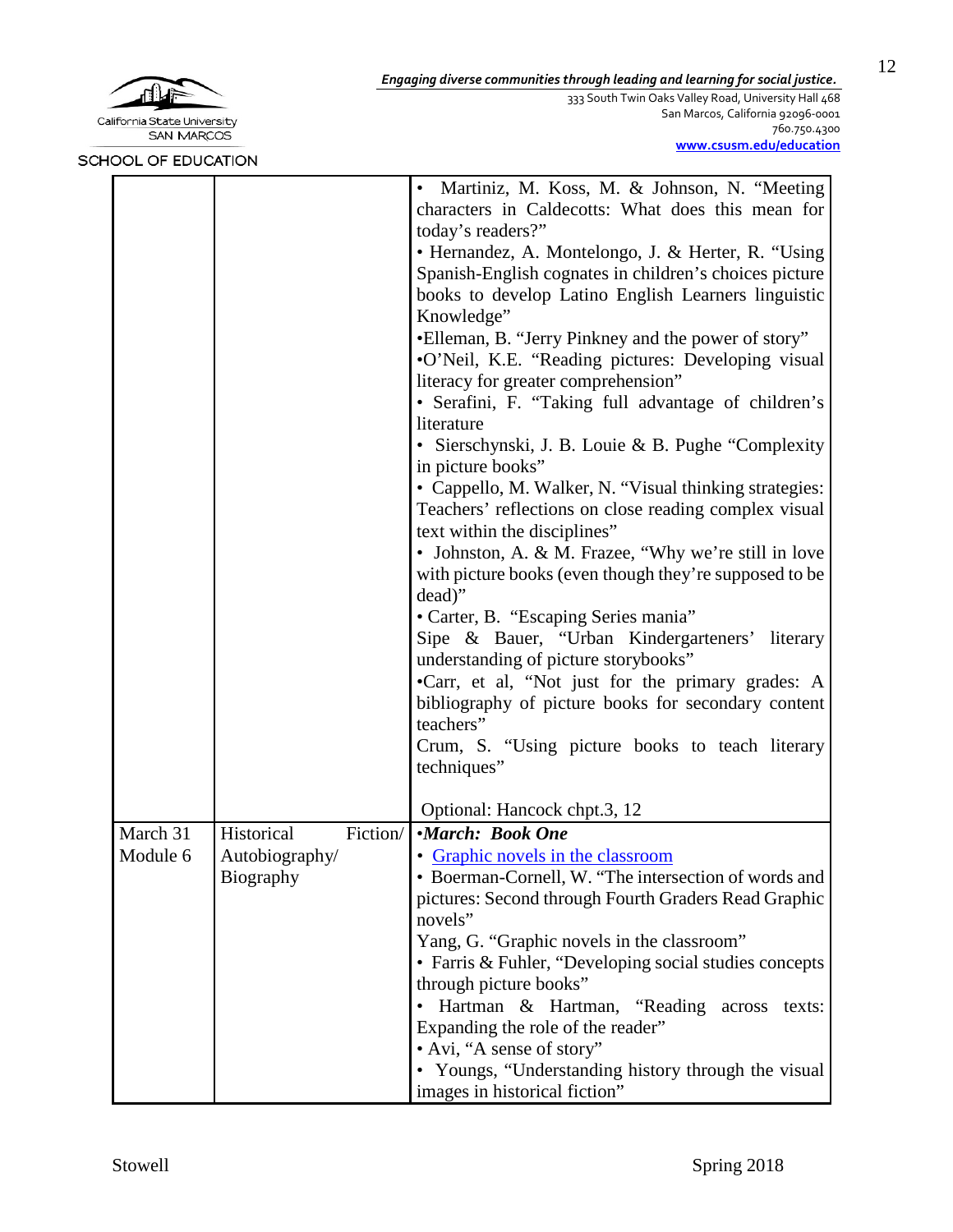

333 South Twin Oaks Valley Road, University Hall 468 San Marcos, California 92096-0001 760.750.4300 **[www.csusm.edu/education](http://www.csusm.edu/education)**

|          |                          | Gomez, S.H. "Decolonizing Nostalgia: When                 |
|----------|--------------------------|-----------------------------------------------------------|
|          |                          | historical fiction betrays readers of color"              |
|          |                          |                                                           |
|          |                          | Optional: •Hancock: pgs163-173                            |
| April 7  | Young Adult literature   | •Israel, "What contemporary authors can teach us"         |
| Module 7 | Realistic fiction        | • Groenke, S. J. Maples & J. Henderson, "Raising 'Hot     |
|          | Motivating<br>reluctant  | Topics' through Young Adult Literature"                   |
|          | readers,<br>struggling   | • Roberts, M. "Teaching Young Adult Literature"           |
|          | readers, boy readers     | • Gallo, "How classics create an alliterate society"      |
|          | "Pulp fiction"           | •Fox, "Like mud not fireworks- The place of passion in    |
|          |                          | the teaching of reading"                                  |
|          |                          | • Serraallo, J. "Dropping Everything to Read? How         |
|          |                          | about picking some things up!"                            |
|          |                          | •Mollineaux, "Simply irresistible: Letting our reading    |
|          |                          | inform theirs"                                            |
|          |                          | •Brodie, D. "Who's it for?"                               |
|          |                          | • Gritter, K., D. Vriend Van Duinen, K. Montgomery,       |
|          |                          | D. Blowers & D. Bishop, "Boy troubles? Male literacy      |
|          |                          | depictions in children's choices picture books"           |
|          |                          | • Norton-Meier, "In defense of crappy literature: When    |
|          |                          | the book is bad but the literacy thinking is rich" •      |
|          |                          | Sutton, R. "An interview with Jon Scieszka"               |
|          |                          | • Zambo, D. "Using picture books to provide               |
|          |                          | archetypes to young boys: Extending the ideas of          |
|          |                          | William Brozo"                                            |
|          |                          | • Vardell, S. "Children's books as best sellers: Their    |
|          |                          | impact on the field of children's literature"             |
|          |                          | • Crawford, P. C. " Why gossip Girl matters":             |
|          |                          | http://www.hbook.com/magazine/articles/2008/jan08         |
|          |                          | crawford.asp                                              |
|          |                          | • Brassell, D. "Mr. Hobbs's extraordinary approach to     |
|          |                          | teaching reading."                                        |
|          |                          | . No Joke! Humor and culture in middle grade books:       |
|          |                          | http://www.hbook.com/2012/05/choosing-books/no-           |
|          |                          | joke-humor-and-culture-in-middle-grade-books/             |
|          |                          | Budhos, M. "YA meets the real: Fiction and                |
|          |                          | nonfiction that take on the world"                        |
|          |                          | •Ripp, P. "Creating passionate readers"                   |
|          |                          | Optional: •Hancock, chpt. 11, pgs. 150-163                |
|          |                          | Reader's Guide due April 8 midnight                       |
| April 14 | Literature in a balanced | • Serafini, F. "Creating space for children's literature" |
| Module 8 | reading program          |                                                           |